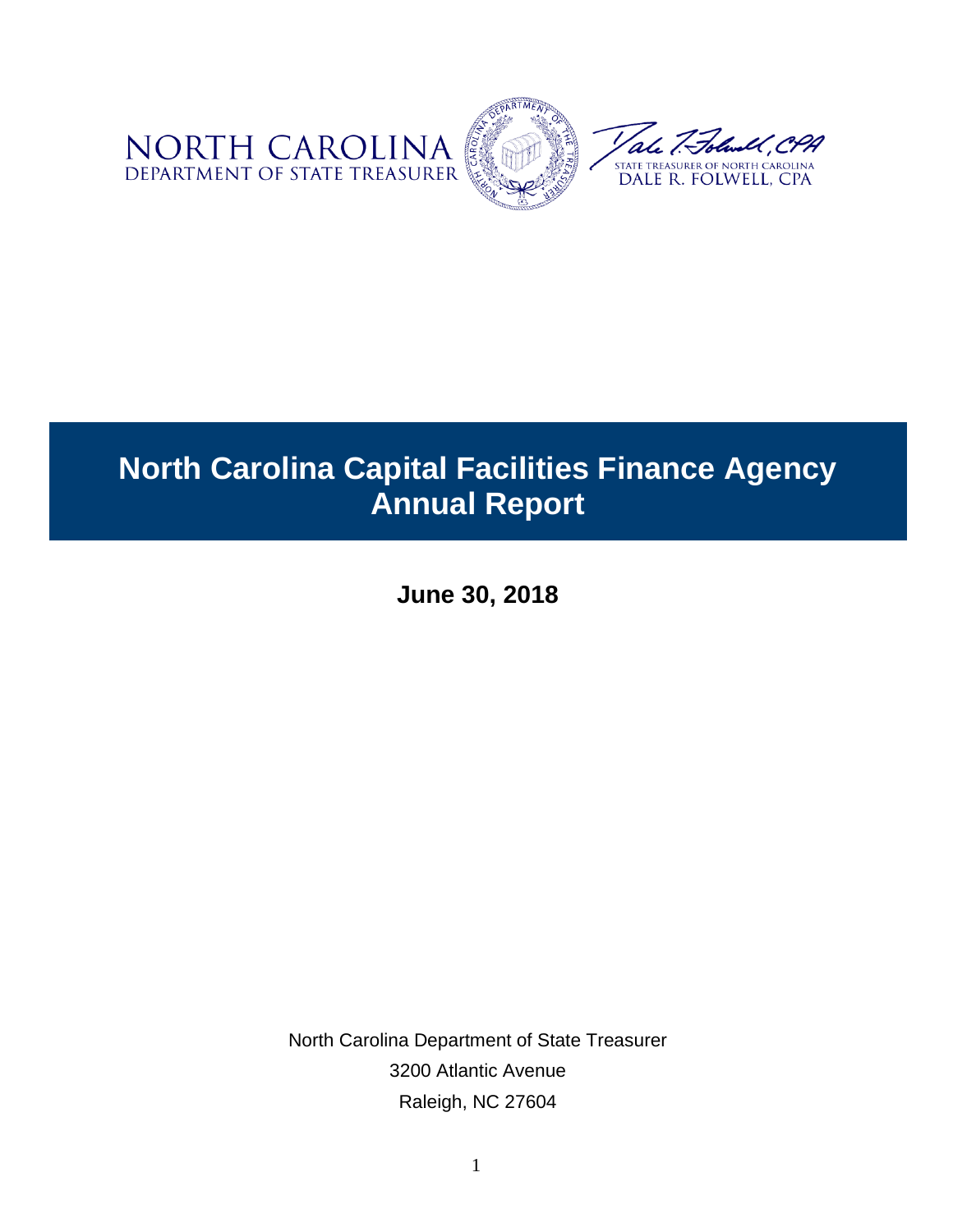**North Carolina Capital Facilities Finance Agency** 

#### **Annual Report June 30, 2018**

The North Carolina Capital Facilities Finance Agency (NCCFFA or Agency) was created in 1986 to provide the benefits of tax-exempt financing to nonprofit private institutions of higher education in the State of North Carolina. It was originally named the North Carolina Educational Facilities Finance Agency. The act that created the NCCFFA was amended in the 1998 session of the General Assembly (Session Law 1998-124) to broaden its powers to permit financing facilities of kindergarten, elementary and secondary nonprofit private schools. This act was then amended again in the 1999-2000 session of the General Assembly (Senate Bill 1472) to change to the present name and to allow the Agency to finance additional types of capital projects with public purposes. Since 2000, subsequent amendments by the General Assembly have authorized financings for various other nonprofit entities within specified parameters. A state legislative change enacted in 2009 authorized the Agency to issue Recovery Zone Facility Bonds in accordance with the enactment of the federal American Recovery and Reinvestment Act of 2009 for projects within locally declared recovery zones that promote economic development and increased employment. The legislative authority to issue Recovery Zone Facility Bonds expired on December 31, 2010.

The NCCFFA is governed by a Board of Directors composed of seven members. Two of the members are the State Treasurer and the State Auditor, each of whom serve ex-officio. The remaining members are residents of the state who do not hold public office and are appointed in the following manner:

- The General Assembly on the recommendation of the President Pro Tempore of the Senate appoints one director
- The General Assembly on the recommendation of the Speaker of the House appoints one director
- The governor appoints three directors
- The chairman and vice chairman of the Board of Directors are designated by the governor

The NCCFFA is staffed by the State and Local Government Finance Division of the N.C. Department of State Treasurer. The operations of the NCCFFA are combined with and inseparable from those of the N.C. Department of State Treasurer and are subject to reviews and audit by the North Carolina State Auditor's Office.

The Local Government Commission is composed of a nine-member board of directors chaired by the State Treasurer. Since the early 1930s, the LGC has assisted counties and cities in the areas of debt and fiscal management. In addition to approving bonds of the NCCFFA, the LGC approves almost all North Carolina local government debt.

During the fiscal year ended June 30, 2018, the NCCFFA approved approximately \$588 million in bonds for seven institutions. A list of these transactions is included as Schedule A.

Since its creation in 1986, the NCCFFA has issued approximately \$9.17 in tax-exempt capital financings. As of June 30, 2018, approximately \$3.05 billion in these bonds were outstanding. Schedule B lists transactions corresponding to those outstanding bonds. There have been no defaults on any NCCFFA financings. Each issue is payable solely from revenues derived from each entity financed, is separately secured, and is separate and independent from all other series of bonds as to source of payment and security.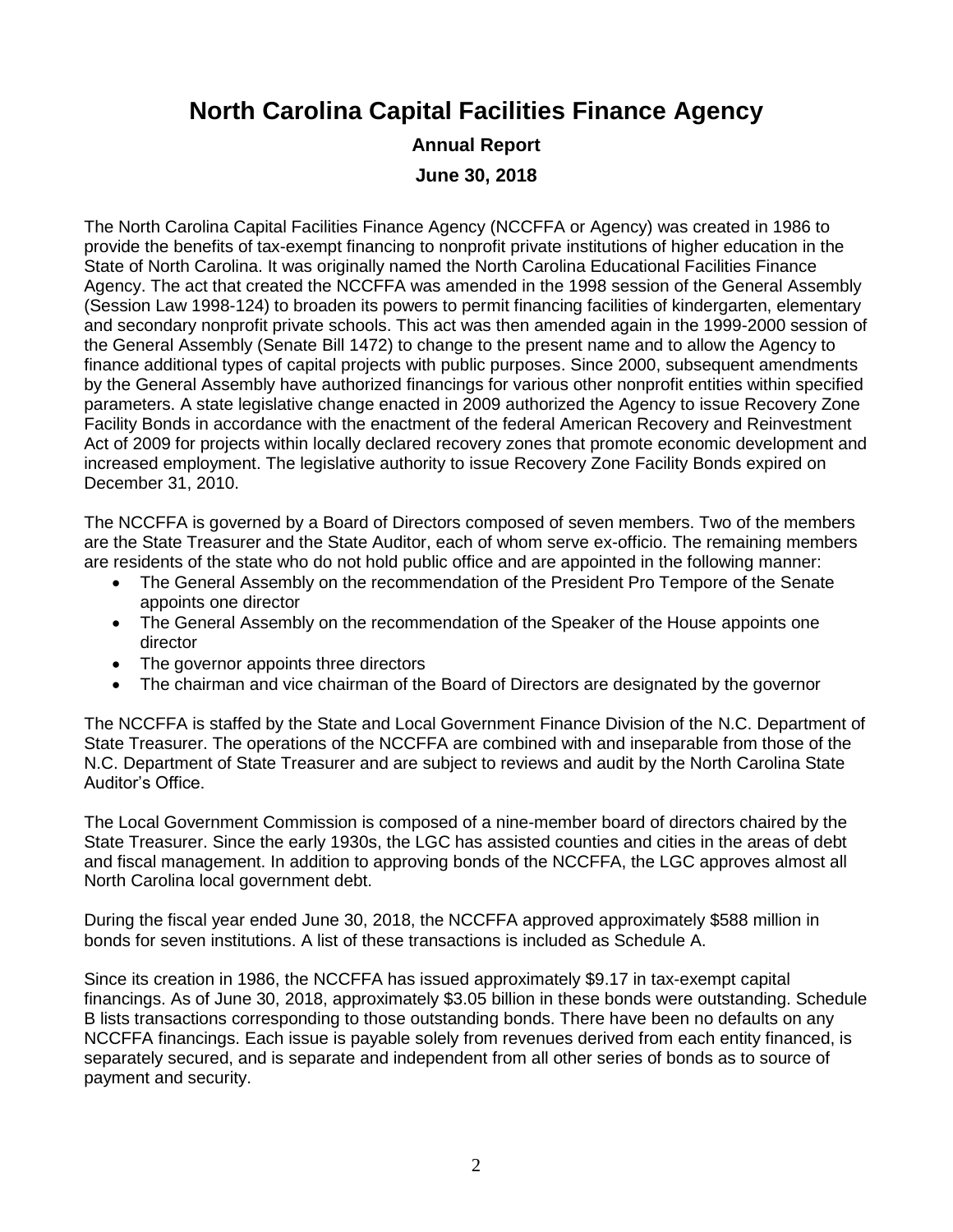## **Schedule A**

### **North Carolina Capital Facilities Finance Agency Transactions Approved for Fiscal Year 2017-18**

| <b>Issuer</b>                                       | Amount        | <b>Purpose</b>          | <b>Issue Date</b> |
|-----------------------------------------------------|---------------|-------------------------|-------------------|
| <b>Lincoln Charter School</b>                       | \$3,790,000   | Construction            | 8/29/2017         |
| NC State Student Aid Association<br>(Wolfpack Club) | \$12,585,000  | Refunding               | 10/24/2017        |
| Affiliates of ARC of North Carolina, Inc.           | \$25,630,000  | Refunding               | 11/30/2017        |
| <b>Elon University</b>                              | \$20,000,000  | Land Purchase           | 3/27/2018         |
| <b>Meredith College</b>                             | \$40,960,158  | Refunding               | 3/29/2018         |
| <b>Summit School</b>                                | \$12,840,000  | Refunding               | 5/10/2018         |
| <b>Duke University</b>                              | \$472,535,000 | <b>Various Projects</b> | 6/27/2018         |
| <b>Total Approved</b>                               | \$588,340,158 |                         |                   |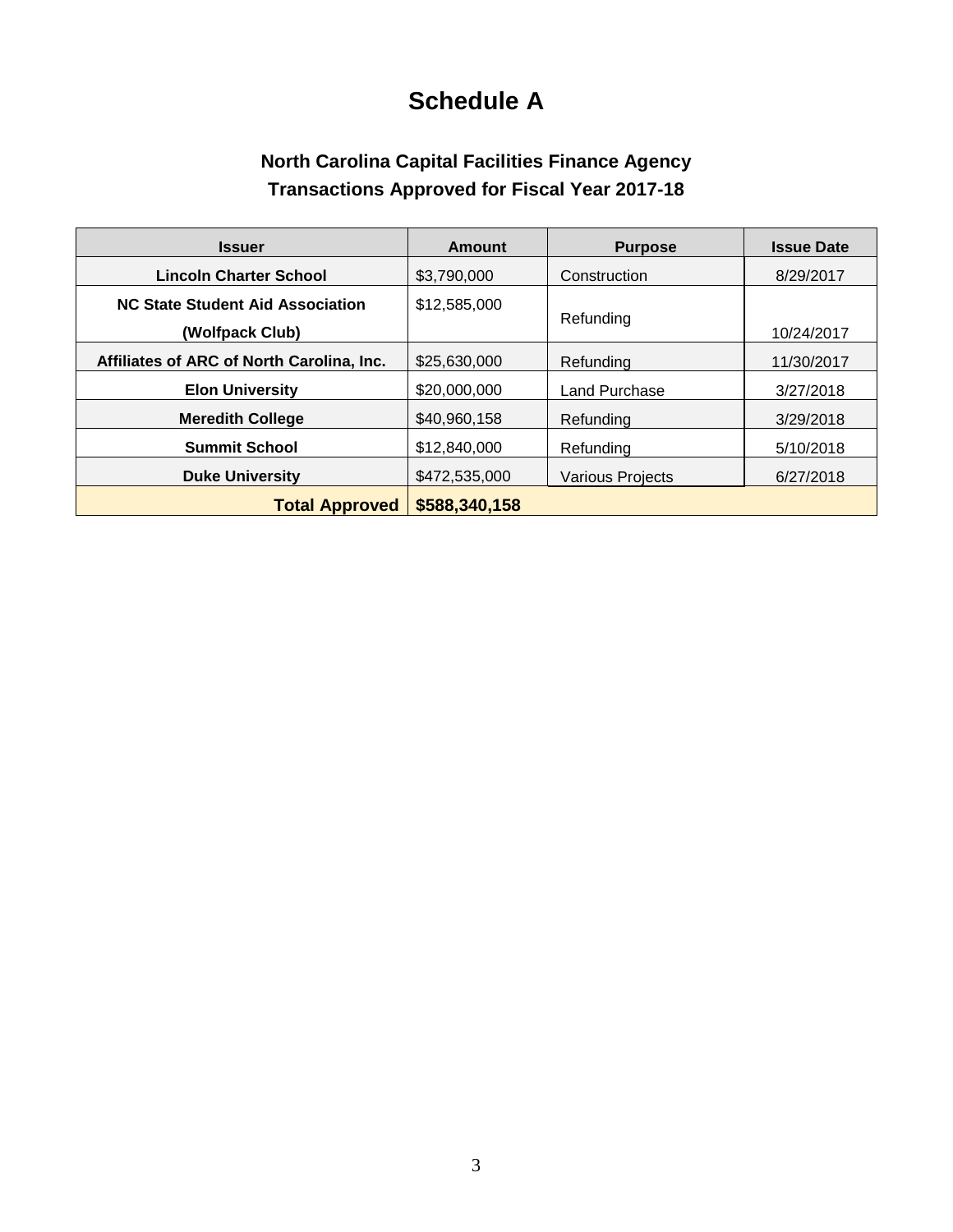### **Schedule B**

#### **North Carolina Capital Facilities Finance Agency Status of All Approved Transactions**

| <b>Borrower</b>                                   | <b>Original Issue</b> |               |                    | <b>Outstanding at</b> |             |
|---------------------------------------------------|-----------------------|---------------|--------------------|-----------------------|-------------|
|                                                   |                       | <b>Amount</b> | <b>Date</b>        | June 30, 2018         |             |
| Duke University-B                                 | \$                    | 40,000,000    | May 3, 1991        | \$                    | 40,000,000  |
| Duke University-A                                 | \$                    | 35,240,000    | July 17, 1992      | \$                    | 35,240,000  |
| The UNCP University<br><b>Foundation LLC</b>      | \$                    | 11,385,000    | January 24, 2001   | \$                    | 8,160,000   |
| Lees-McRae College                                | \$                    | 8,250,000     | April 16, 2003     | \$                    | 3,485,000   |
| <b>Elizabeth City State University</b><br>Housing | \$                    | 14,155,000    | August 21, 2003    | \$                    | 9,585,000   |
| <b>NCCU Real Estate Foundation</b>                | \$                    | 21,575,000    | October 15, 2003   | \$                    | 16,180,000  |
| N.C. Aquarium Society                             | \$                    | 26,745,000    | January 22, 2004   | \$                    | 13,330,000  |
| <b>NC A&amp;T University Foundation</b><br>LLC-B  | \$                    | 21,000,000    | August 10, 2004    | \$                    | 12,940,000  |
| <b>Wake Forest University-A</b>                   | \$                    | 36,605,000    | December 21, 2004  | \$                    | 14,425,000  |
| Salem Academy & College                           | \$                    | 15,000,000    | August 11, 2005    | \$                    | 10,100,000  |
| <b>Triangle Aquatic Center</b>                    | \$                    | 10,000,000    | August 16, 2006    | \$                    | 5,500,000   |
| Duke Energy- A & B                                | \$                    | 150,000,000   | October 18, 2006   | \$                    | 143,200,000 |
| <b>Brevard College</b>                            | \$                    | 13,550,000    | April 3, 2007      | \$                    | 7,565,000   |
| <b>Rocky Mount Preparatory</b><br>School          | \$                    | 6,500,000     | September 20, 2007 | \$                    | 4,300,000   |
| Duke Energy- A & B                                | \$                    | 100,000,000   | April 18, 2008     | \$                    | 100,000,000 |
| Duke University-B                                 | \$                    | 247,090,000   | February 25, 2009  | \$                    | 247,090,000 |
| Metrolina Scholars' Academy                       | \$                    | 4,050,000     | December 15, 2009  | \$                    | 2,907,163   |
| <b>Lincoln Charter School</b>                     | \$                    | 5,100,000     | February 24, 2010  | \$                    | 3,503,328   |
| Franklin Academy                                  | \$                    | 11,500,000    | May 20, 2010       | \$                    | 5,761,598   |
| Cape Fear Academy                                 | \$                    | 8,335,000     | July 22, 2010      | \$                    | 5,677,091   |
| Greensboro Day School                             | \$                    | 6,015,000     | August 26, 2010    | \$                    | 3,625,000   |
| Thales Academy                                    | \$                    | 10,500,000    | November 8, 2010   | \$                    | 7,389,590   |
| Republic Services, Inc.                           | \$                    | 85,000,000    | November 30, 2010  | \$                    | 85,000,000  |
| Ravenscroft School                                | \$                    | 7,860,000     | December 14, 2010  | \$                    | 2,132,280   |
| <b>High Point University</b>                      | \$                    | 20,485,000    | July 7, 2011       | \$                    | 16,775,000  |
| Sallie B. Howard Charter School                   | \$                    | 4,000,000     | January 24, 2012   | \$                    | 2,948,405   |
| Davidson College                                  | \$                    | 20,000,000    | February 28, 2012  | \$                    | 19,500,000  |
| <b>Lincoln Charter School</b>                     | \$                    | 5,500,000     | March 20, 2012     | \$                    | 4,414,144   |
| <b>High Point University</b>                      | \$                    | 62,490,000    | July 11, 2012      | \$                    | 44,570,000  |
| <b>Elon University</b>                            | \$                    | 54,595,000    | July 18, 2012      | \$                    | 52,595,000  |
| <b>Methodist University</b>                       | \$                    | 16,875,000    | August 29, 2012    | \$                    | 14,760,000  |
| Catholic Diocese Of Raleigh<br>(Cardinal Gibbons) | \$                    | 12,550,000    | September 20, 2012 | \$                    | 5,660,607   |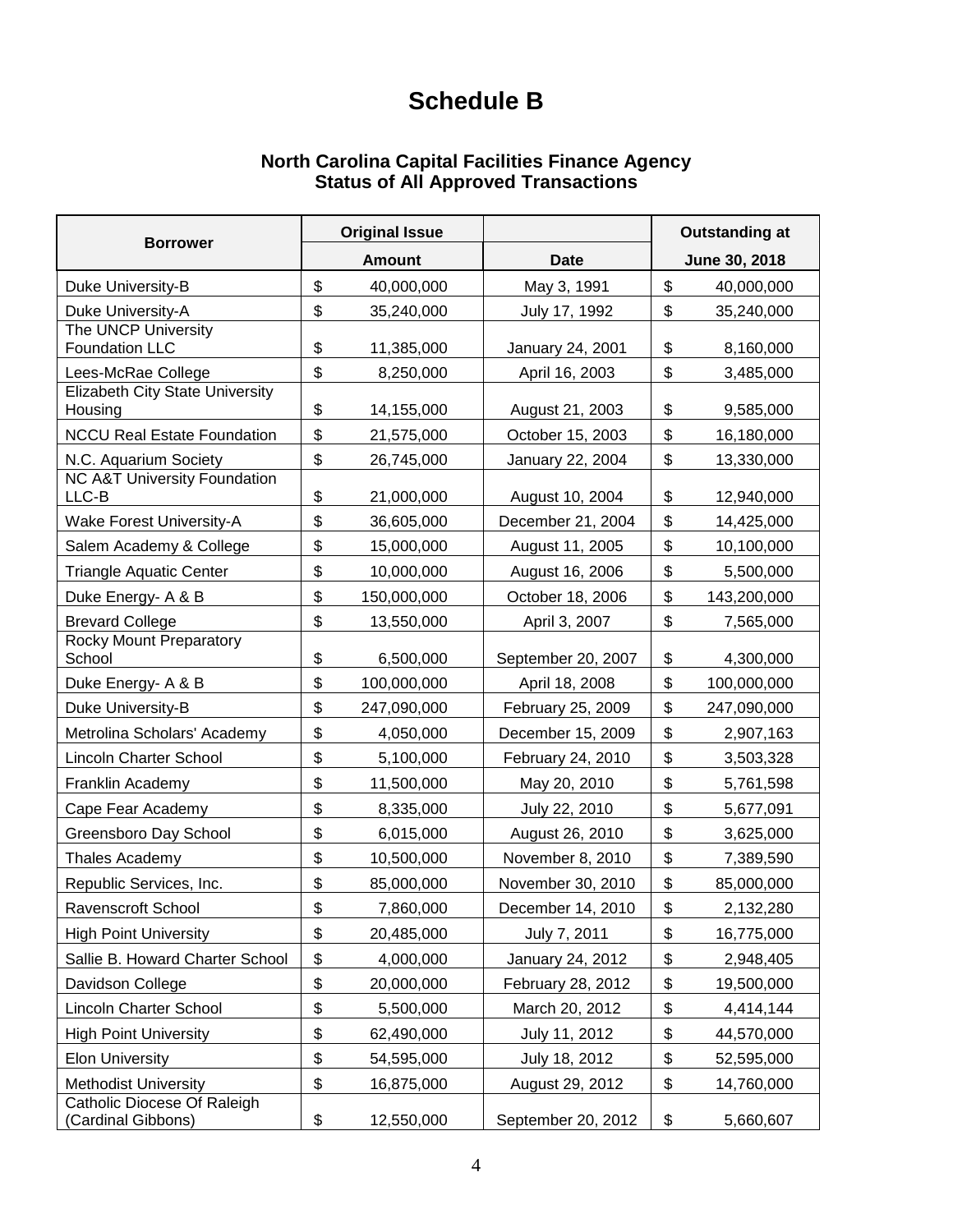| Duke School                                                    | \$                        | 5,080,000   | October 23, 2012   | \$<br>3,750,000   |
|----------------------------------------------------------------|---------------------------|-------------|--------------------|-------------------|
| Salem Academy & College                                        | $\boldsymbol{\mathsf{S}}$ | 12,000,000  | March 13, 2013     | \$<br>10,234,491  |
| Socrates Academy                                               | \$                        | 9,850,000   | March 19, 2013     | \$<br>8,282,004   |
| <b>Trinity Episcopal School</b>                                | \$                        | 3,675,000   | May 16, 2013       | \$<br>2,270,000   |
| Republic Services, Inc.                                        | \$                        | 25,000,000  | June 18, 2013      | \$<br>25,000,000  |
| Johnson & Wales University                                     | \$                        | 42,523,472  | August 9, 2013     | \$<br>32,635,000  |
| Southern Benedictine                                           | \$                        | 6,545,000   | October 11, 2013   | \$<br>5,072,375   |
| Johnson & Wales University                                     | \$                        | 26,502,035  | March 11, 2014     | \$<br>18,993,125  |
| River Mill Academy- A & B                                      | \$                        | 5,714,000   | June 10, 2014      | \$<br>4,440,200   |
| The Raleigh School                                             | \$                        | 2,750,000   | June 12, 2014      | \$<br>2,162,000   |
| Lincoln Charter School                                         | \$                        | 7,200,000   | June 18, 2014      | \$<br>6,408,996   |
| <b>Campbell University</b>                                     | \$                        | 58,576,250  | July 10, 2014      | \$<br>47,158,996  |
| Duke University- CP                                            | \$                        | 837,502,000 | July 16, 2014      | \$<br>60,162,000  |
| Fletcher School                                                | \$                        | 8,645,000   | September 17, 2014 | \$<br>7,710,000   |
| Elon University- A & B                                         | \$                        | 100,310,000 | September 30, 2014 | \$<br>55,715,000  |
| The Asheville School                                           | \$                        | 7,185,000   | October 16, 2014   | \$<br>5,385,000   |
| Lenoir-Rhyne University                                        | \$                        | 13,592,000  | October 21, 2014   | \$<br>11,081,000  |
| <b>Methodist University</b>                                    | \$                        | 22,640,000  | October 23, 2014   | \$<br>18,720,000  |
| Davidson College                                               | \$                        | 33,687,544  | December 3, 2014   | \$<br>30,935,000  |
| Thales Academy                                                 | \$                        | 19,000,000  | December 11, 2014  | \$<br>18,236,500  |
| Carter G. Woodson Charter<br>School                            | \$                        | 3,665,000   | April 23, 2015     | \$<br>3,228,245   |
| Eastern Area Health Education                                  |                           |             |                    |                   |
| Center, Inc.                                                   | \$                        | 4,500,000   | June 19, 2015      | \$<br>3,540,144   |
| <b>Campbell University</b>                                     | \$                        | 20,000,000  | October 20, 2015   | \$<br>18,724,907  |
| <b>High Point University</b>                                   | \$                        | 80,630,000  | October 22, 2015   | \$<br>79,630,000  |
| <b>NC A&amp;T Foundation</b>                                   | \$                        | 22,495,000  | November 17, 2015  | \$<br>22,020,000  |
| <b>Duke University</b>                                         | \$                        | 416,079,767 | November 18, 2015  | \$<br>368,905,000 |
| <b>Charlotte Preparatory</b>                                   | \$                        | 9,776,896   | November 20, 2015  | \$<br>8,024,352   |
| Lenoir-Rhyne University                                        | \$                        | 17,000,000  | December 17, 2015  | \$<br>16,207,000  |
| Raleigh Charter                                                | \$                        | 6,626,980   | December 17, 2015  | \$<br>5,902,480   |
| Southern AHEC                                                  | \$                        | 16,600,000  | December 22, 2015  | \$<br>13,029,037  |
| <b>Endeavor Charter</b>                                        | \$                        | 7,681,669   | February 10, 2016  | \$<br>6,933,440   |
| <b>Wake Forest University</b>                                  | \$                        | 190,092,829 | July 3, 2016       | \$<br>159,100,000 |
| <b>Elon University</b>                                         | \$                        | 32,000,000  | August 23, 2016    | \$<br>24,445,000  |
| Meredith College                                               | \$                        | 8,826,029   | September 29, 2016 | \$<br>7,960,000   |
| Duke University-B                                              | \$                        | 328,605,000 | November 3, 2016   | \$<br>328,605,000 |
| <b>Fayetteville State University</b><br><b>Student Housing</b> | \$                        | 10,150,000  | February 15, 2017  | \$<br>10,150,000  |
| <b>Elon University</b>                                         | \$                        | 24,320,000  | April 26, 2017     | \$<br>24,320,000  |
| YMCA of the Triangle Area-<br>A, B, & C                        | \$                        | 42,135,000  | May 1, 2017        | \$<br>38,933,438  |
| Lincoln Charter School                                         | \$                        | 3,790,000   | August 29, 2017    | \$<br>3,790,000   |